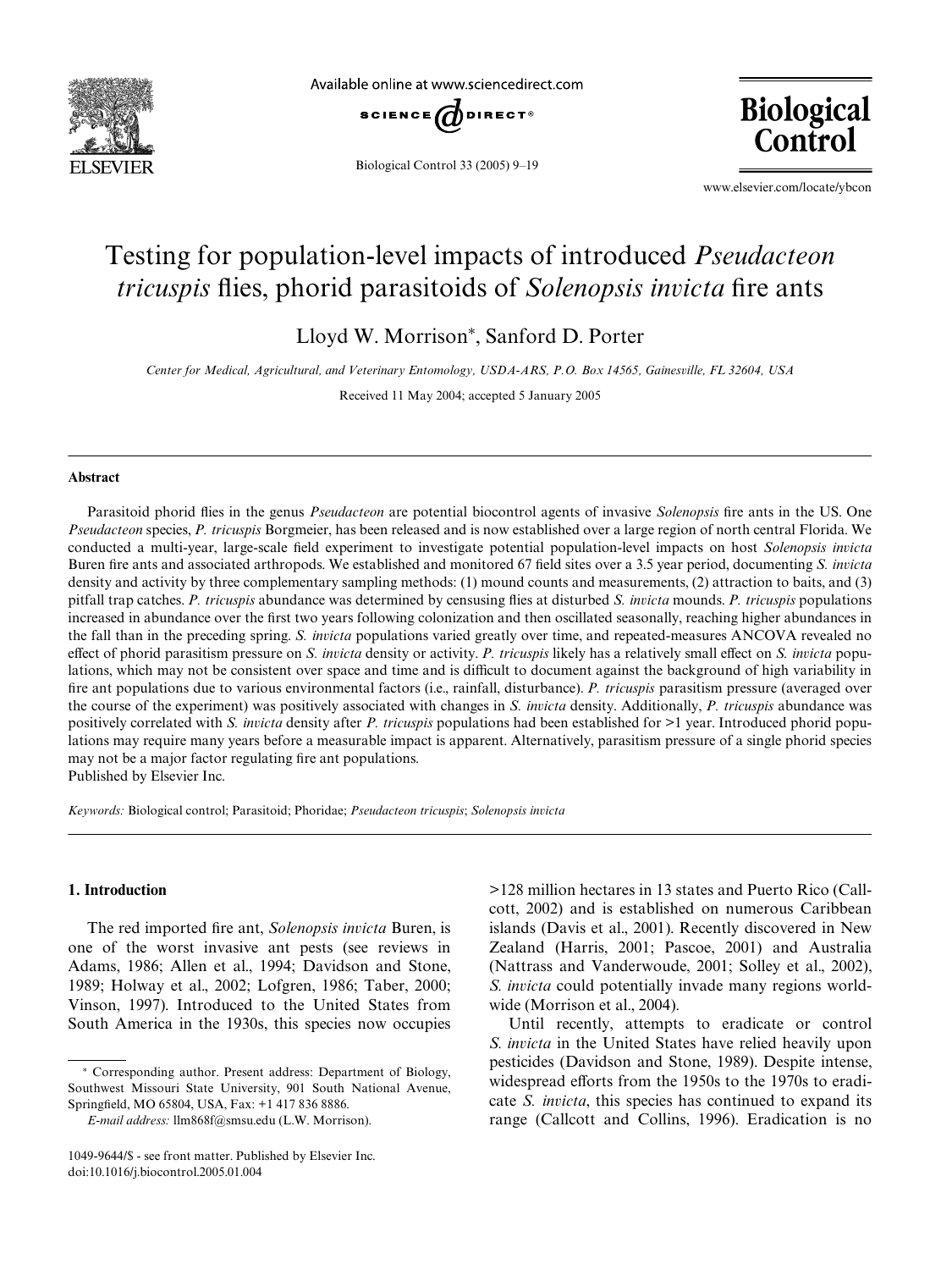longer considered a viable objective, and present methods of chemical control are generally not cost effective in rural areas [\(Allen, 1993; Barr and Drees, 1996\)](#page-9-6).

*Solenopsis invicta* is much more abundant in the United States than in its South American homeland, and one of the hypotheses for this difference is escape from natural enemies [\(Porter et al., 1997](#page-10-3)). Recent efforts to control imported fire ants have focused on natural enemies, such as protozoan pathogens ([Briano et al., 1995\)](#page-9-7), fungi ([Stimac et al., 1993\)](#page-10-4), parasitic ants ([Calcaterra](#page-9-8) [et al., 1999\)](#page-9-8), and dipteran parasitoids [\(Porter, 1998a;](#page-10-5) [Morrison, 2000a](#page-9-9)).

It has been suggested that parasitoid phorid flies may play an important role in regulating host ant popula-tions ([Feener, 2000](#page-9-10)). Some phorid flies in the genus *Pseudacteon* are solitary parasitoids of *Solenopsis* fire ant workers [\(Disney, 1994](#page-9-11)). The basic biology and history of the study of *Pseudacteon* spp. that parasitize *Solenopsis* ants are reviewed by [Porter \(1998a\)](#page-10-5) and [Morrison](#page-9-12)  $(2000a)$ . Phorid flies are unique among other biological control agents currently being evaluated because, in addition to the direct effect of mortality, phorid flies may also indirectly effect their host through behavioral modi-fication ([Morrison, 1999](#page-9-13)).

Extensive testing, both in the field in South America [\(Porter, 1998b; Porter et al., 1995a\)](#page-10-6) and in the laboratory in the United States and South America ([Folgarait et al.,](#page-9-14) [2002; Gilbert and Morrison, 1997; Morrison and Gil](#page-9-14)bert, 1999; Porter, 2000; Porter and Alonso, 1999; Porter [and Briano, 2000\)](#page-9-14), has revealed high levels of host specificity in most *Pseudacteon* species that parasitize *Solenopsis* fire ants. Additionally, studies conducted both in the field ([Feener and Brown, 1992; Folgarait and Gil](#page-9-15)[bert, 1999; Morrison, 1999; Orr et al., 1995, 1997; Porter](#page-9-15) [et al., 1995b](#page-9-15)) and in the laboratory ([Mehdiabadi and](#page-9-16) [Gilbert, 2002;](#page-9-16) [Morrison, 2000b](#page-9-17)) have revealed that the presence of *Pseudacteon* spp. may have relatively large, short-term behavioral impacts on host *Solenopsis* spp.

Extrapolation of such short-term behavioral impacts to long-term population regulation in nature is fraught with difficulties, however, given the complexity of *Solenopsis* biology. Ultimately, the only way to determine the population- and community-level effects of phorid flies is to study their impacts in nature over the crucial temporal and spatial scales. Thus, we conducted a multi-year, large-scale field experiment to address this issue.

*Pseudacteon tricuspis* Borgmeier was released at a number of sites in north Florida and population abundances and potential impacts on *S. invicta* were evaluated over 3.5 years. The following major questions were posed: (1) How abundant will introduced *P. tricuspis* populations become in north Florida, and will populations vary over time? (2) Do introduced *P. tricuspis* populations have a measurable impact on *S. invicta* populations? and (3) What is the relationship between *P. tricuspis* abundance and *S. invicta* density and activity?

# **2. Methods**

# *2.1. Selection of study sites*

This study was conducted in northern Florida at sites located between 29°38' and 30°32'N latitude and between 82°07' and 83°27'W longitude. Site selection was dependent upon habitat and *S. invicta* social form. Sites were established in pastures and along roadsides two habitats that are common in northern Florida and typically support high *S. invicta* densities. All pasture sites were located in full sun and grazed by cattle or horses, although grazing intensity varied among sites. All roadside sites were mown at intervals and bordered by wooded areas. No sites had any recent history of pesticide use. We selected sites containing the monogyne  $(i.e., single queen)$  form of  $S.$  *invicta*, based on field identification of colony characteristics, rejecting sites with the polygyne (i.e., multiple queen) social form. Because both social forms coexist in many areas of this region, and distinguishing between social forms in the field (for large numbers of colonies) is not entirely accurate, a small proportion of polygyne colonies may have been present at some sites. All sites were at least 0.5 km, and usually farther, apart.

At each site, we established a permanent study plot. Plots were standardized by *S. invicta* mound number rather than by size. Plots initially contained 15–20 mounds and varied in size between  $467$  and  $2394 \text{ m}^2$ . Larger plots were used at sites with fewer mounds to reduce sampling error associated with possible non-random distribution of mounds.

Thirty-six treatment sites (24 pasture, 12 roadside) were established between 29°38' and 29°55'N latitude and between  $82^{\circ}16'$  and  $82^{\circ}40'$ W longitude, from May 1998 to April 2000. The *P. tricuspis* population released in this study was originally obtained from São Paulo State, Brazil in 1996, and reared in quarantine facilities at the USDA-ARS in Gainesville, FL [\(Porter et al.,](#page-10-7) [2004](#page-10-7)). *P. tricuspis* was successfully released and established in the field in at least seven locations at or near the study sites from July 1997 to April 2000, and subsequently dispersed to almost all treatment sites by the fall of 2000 ([Porter et al., 2004\)](#page-10-7) ([Fig. 1\)](#page-2-0).

Thirty-six sites (24 pasture, 12 roadside) originally intended to be controls were established at least 20 km away, between  $29^{\circ}57'$  and  $30^{\circ}09'$ N latitude and between  $82^{\circ}07'$  and  $82^{\circ}43'W$  longitude in early spring of 2000, under the assumption that *P. tricuspis* would not colonize these sites over the course of this experiment, based on early expansion rates of 3–4 km/year. As *P. tricuspis* populations grew, however, this species subsequently dispersed at much higher rates (15–30 km/year; [Porter](#page-10-7) [et al., 2004\)](#page-10-7) and this second group of sites became colonized during 2001. Thus, a third set of 12 sites (8 pasture and 4 roadside) was established as controls between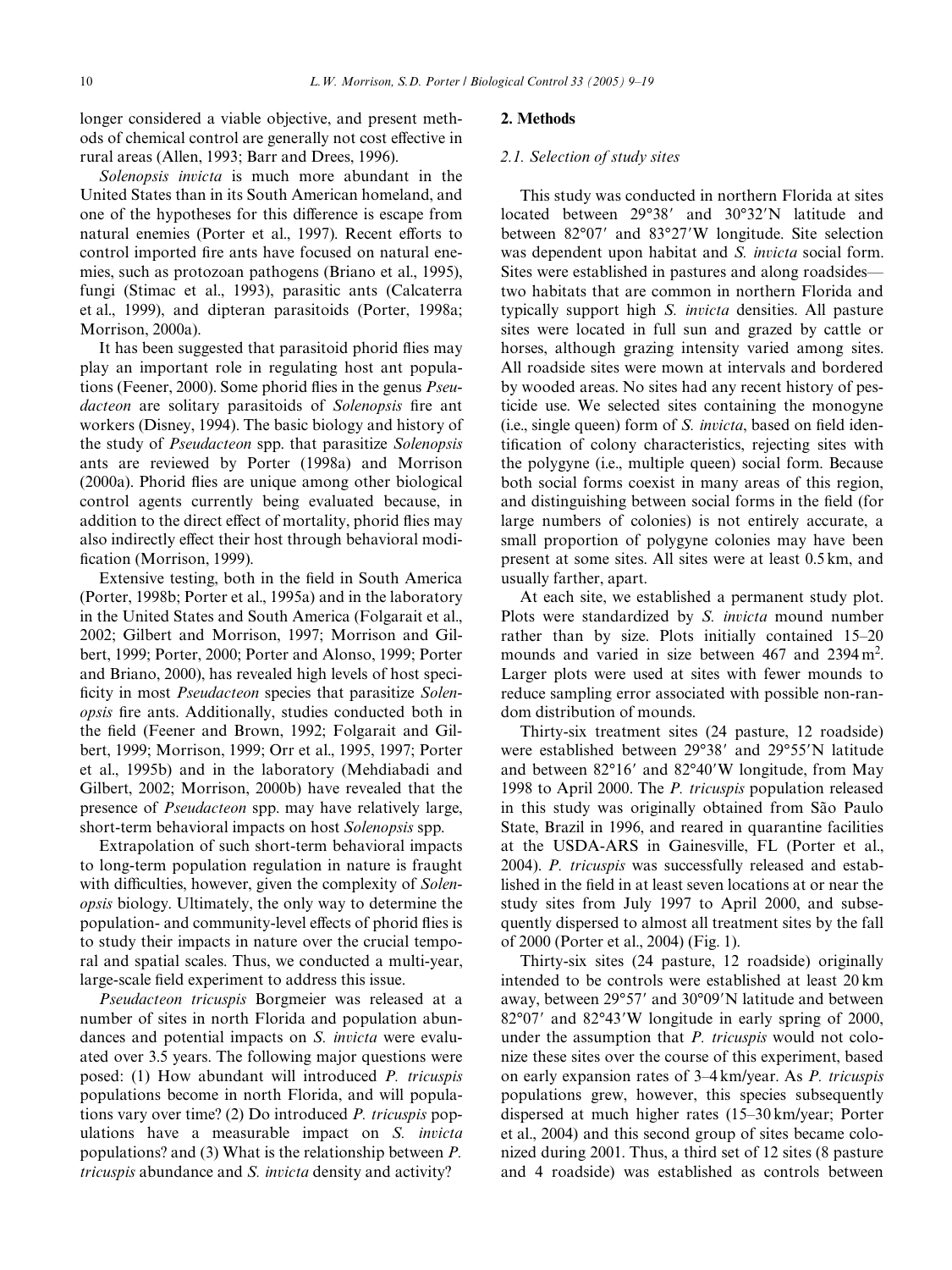

<span id="page-2-0"></span>Fig. 1. Map showing location of study sites. Square flags, colonized by *P. tricuspis* in 1999–2000 ( $\sim$ 3-year sites); triangular flags, colonized in 2001  $(\sim$ 2-year sites); round flags, control sites; and stars, release sites.

 $30^{\circ}25'$  and  $30^{\circ}32'$ N latitude and between  $83^{\circ}17'$  and 83°27′W longitude ( $\sim$ 70 km away from all other sites) and sampled initially in the spring of 2001.

Seventeen sites were abandoned over the course of the study due to changes in land management practices or high levels of disturbance, and are not included in the analyses of phorid effects. Thus, the three categories of sites and sample sizes included in the analyses were: (1) sites where phorids were established for 2.5–3 years (hereafter referred to as  $\sim$ 3-year sites) (*n*=21 pasture, 6 roadside), (2) sites where phorids were established for 1.5–2 years (hereafter  $\sim$ 2-year sites) ( $n=19$  pasture, 9 roadside), and (3) sites with no phorids ( $n=8$  pasture, 4 roadside). Each site was sampled twice a year (April and October) from April 2000 to April 2003, except the 12 control sites, which were first sampled in April 2001.

Because sites were colonized at different times and *P. tricuspis* populations increased gradually, some variation in phorid abundance was unavoidable among sites within each treatment category. However,  $\sim$ 3-year sites in general supported *P. tricuspis* over a longer period than  $\sim$ 2-year sites and at higher phorid abundances, resulting in greater overall parasitism pressure on *S. invicta* ants.

# *2.2. Sampling ants and other arthropods*

Within each plot, 25 permanent sample points were established, at least 8 m apart and usually in a  $5 \times 5$  grid. Occasionally, the sample grid was of a different configuration so that it fit within the plot, and rarely it extended outside the plot at sites where the plot was small. This was acceptable because the boundaries of the plots primarily delimited the region over which mound areas were measured.

We determined *S. invicta* density and activity by three complementary sampling methods: (1) mound counts and measurements, (2) attraction to baits, and (3) pitfall trap catches. *S. invicta* colony size is positively correlated with mound size ([Macom and Porter, 1996; Tschinkel,](#page-9-18) [1993\)](#page-9-18). Baits measured the foraging activity of *S. invicta*. Pitfall trap catches represent a combination of *S. invicta* abundance and activity. Baits also attracted other ant species, and pitfalls captured many different types of arthropods. Data for other species were also recorded and analyzed, but the formal results are not presented here.

To count and measure mounds, observers walked along transects 3m wide, marking all mounds in the transects. Two or three observers usually walked in tandem. After the entire plot had been searched in this manner, each mound was measured along its long axis and perpendicular to that axis. The two-dimensional shape of most mounds approximated an ellipse, and the area of the mounds was calculated by using the formula for an ellipse  $(A = \pi * a/2 * b/2$ , where *a* is the length of the longest axis and *b* is the length of the perpendicular axis).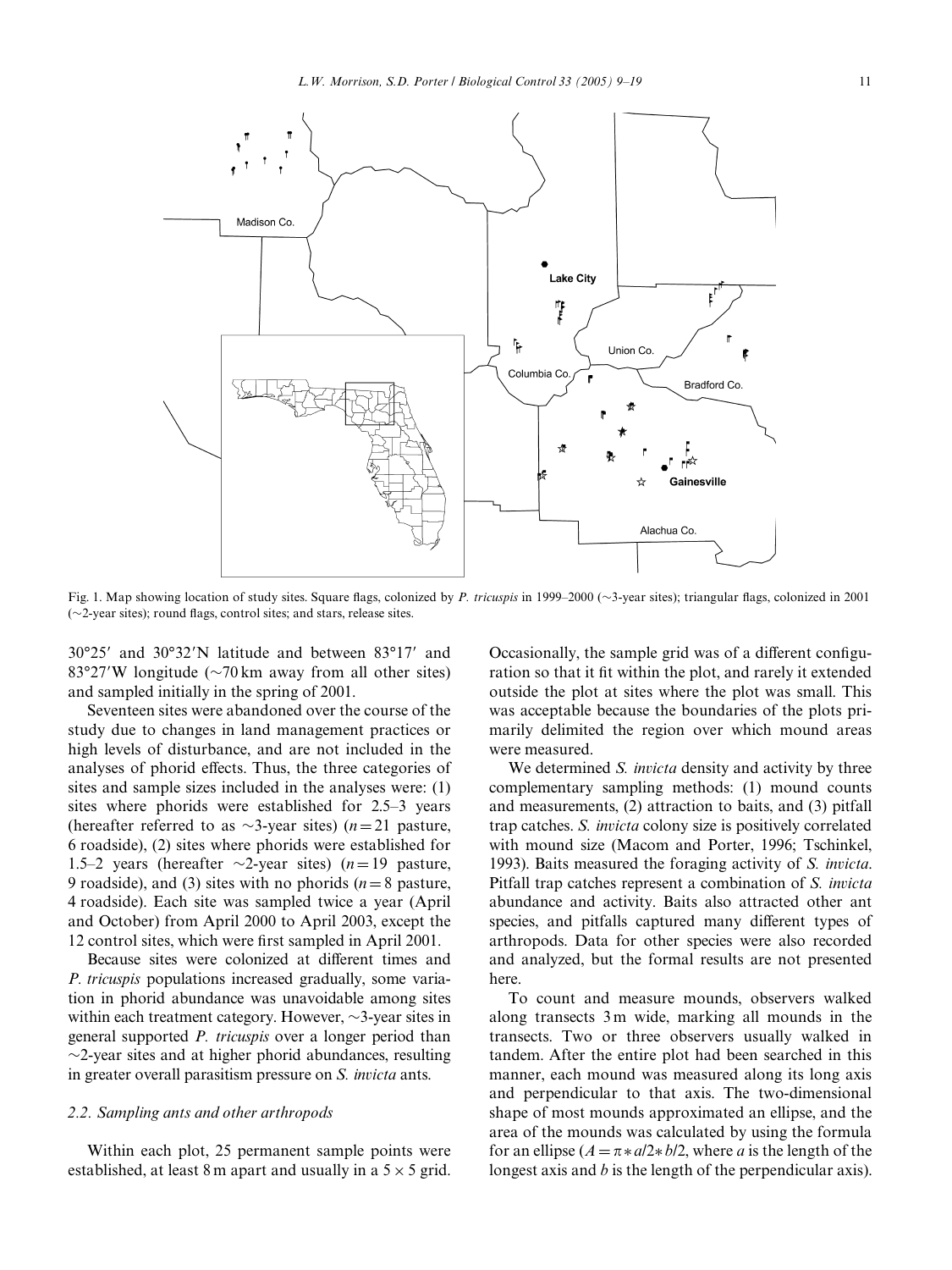The two-dimensional areas of all mounds in each plot were summed, and this cumulative mound area was divided by the size of the plot to obtain a measure of mound area (m<sup>2</sup>/ha).

Twenty-five baits were set out at each site, at each of the 25 sample points. Baits consisted of  $\sim 0.5 g$  of an Oscar Mayer Wiener (pork and turkey) inserted into a  $12 \times 75$  mm glass tube. Baits were placed on the ground and shaded. After 30 min, baits were retrieved. The end of the tube was quickly plugged with cotton and specimens were returned to the laboratory and frozen until they could be identified and counted.

Fifteen pitfall traps were set out at 15 of the 25 sample points. The same 15 points at each site were used in every sampling period. Pitfalls consisted of plastic vials (2.5 cm in diameter and 7 cm in deep) containing propylene glycol as a preservative. A rechargeable battery-powered drill was used to bore holes the size of the diameter of the vials, which were inserted so the lip was flush with the ground surface. This method produced a minimal 'digging in' effect ([Greenslade, 1973](#page-9-19)).

Pitfalls were left out for 72 h. Occasionally pitfalls were disturbed, apparently by small mammals, and these samples were discarded. On rare occasions where  $>4$  pitfalls at the same site were disturbed, all samples from that site were discarded and a new set of pitfalls was set out 1–2 weeks later. All samples were frozen until they could be sorted in the laboratory. Ants were identified to species, and all other invertebrates were identified to at least order (with the exception of classes Chilopoda and Diplopoda) and then sorted as morphospecies. Reference specimens have been deposited in the Florida State Collection of Arthropods in Gainesville, FL.

## *2.3. Sampling phorid Xies*

Censuses for adult *P. tricuspis* abundance were conducted in conjunction with pitfall samples. At each site, we disturbed 10 *S. invicta* colonies by digging into them with a small shovel (as in [Porter et al., 2004](#page-10-7)). After 30 min, the number of *P. tricuspis* at each colony was counted. Two censuses were conducted at each site in each season, the first when pitfalls were placed out and the second three days later when pitfalls were collected. Because adult *P. tricuspis* in Florida are not active below  $20^{\circ}$ C (SDP and LWM, unpublished data), all surveys were conducted on warm days when flight activity would not have been limited by low temperatures. Censuses were conducted between 11:00 and 16:00.

# *2.4. Statistical analyses*

To test for impacts of *P. tricuspis* on *S. invicta*, we used a repeated-measures analysis of covariance (ANCOVA). The between subject factors were (1) treatment (flies present for  $\sim$ 3 years, flies present for  $\sim$ 2 years, and flies absent) and (2) habitat (pastures and roadsides). The within-subject factor was time. Three dependent variables associated with *S. invicta* density and activity were evaluated in separate tests:  $(1)$  mound area  $(m^2/ha)$ , (2) proportion of baits occupied, and (3) abundance in pitfall traps. (See [Morrison and Porter, 2003](#page-9-20) for the rationale of using multiple response variables associated with *S. invicta* density.) Because pre-release *S. invicta* densities varied among sites, we included the initial measurement of these variables as a covariate.

Treatment  $\times$  habitat interactions were not included in the models because preliminary analyses indicated this interaction was insignificant for all but one comparison and, furthermore, our interest was focused on main effects rather than interactions. *P* values for within-subject factor effects were adjusted by the Greenhouse– Geisser epsilon method ([Greenhouse and Geisser, 1959](#page-9-21)). When multiple comparisons were made within the same data set, the sequential Bonferroni method was used to control the type-I error rate ([Rice, 1989](#page-10-8)).

Since the control sites were not sampled until 2001, we conducted two sets of analyses: The first set evaluated all three treatments, and covered the period from April 2001 to April 2003. The second set covered the period from April 2000 to April 2003, but included only the two treatments with flies present (flies present for  $\sim$ 3) years, flies present for  $\sim$ 2 years).

Distributions of all variables were examined and transformations were applied when necessary to normalize the data. Mound area and the abundance of *S. invicta* workers in pitfall traps were  $log_{10}$  transformed; the proportion of baits occupied by *S. invicta* was arcsine square root transformed.

Because *P. tricuspis* abundances and time since establishment varied among sites within the treatment categories, we regressed changes over time in the three variables associated with *S. invicta* density and activity against phorid parasitism pressure in simple regression analyses. Changes in the *S. invicta* variables were determined by subtracting the average of the first two seasons sampled (spring and fall 2000) from the average of the last two seasons sampled (fall 2002 and spring 2003). This was done to smooth out seasonal variation. 'Phorid parasitism pressure' was determined by averaging the mean number of *P. tricuspis* found at 10 disturbed mounds over each season for all seven seasons sampled. Thus, sites with higher abundances of phorids, or sites where phorids had been established longer, had higher values of parasitism pressure. 'Phorid parasitism pressure' was square root transformed to normalize the distribution before conducting the regressions. Only sites where *P. tricuspis* was present  $(n = 55)$  were included.

To evaluate the static relationship between *P. tricuspis* abundance and *S. invicta* density and activity, we regressed the abundance of *P. tricuspis* against each of the three *S. invicta* variables. All variables (including fly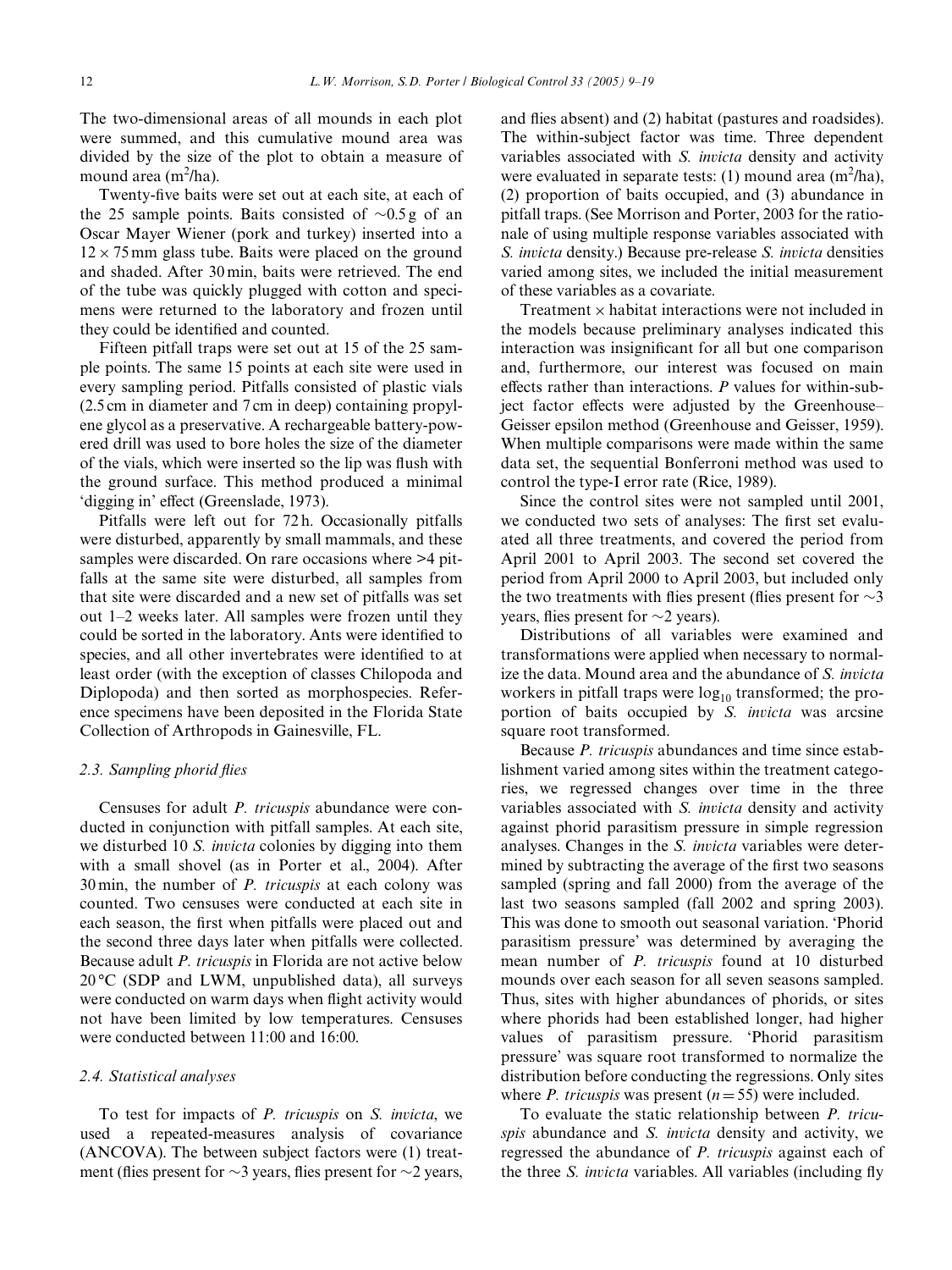abundance) were averaged over the last two seasons of the study (fall 2002 and spring 2003). Fly abundance was log<sub>10</sub> transformed; the *S. invicta* variables were transformed as in the ANCOVAs (see above).

StatView 5.0.1 (SAS Institute, 1999) and Super ANOVA (Abacus Concepts Inc., 1989) were used for all analyses.

### **3. Results**

Conducting a *P. tricuspis* release required several weeks of effort and was dependent upon the availability of flies; not all releases were successful ([Porter et al.,](#page-10-7) [2004](#page-10-7)). Thus, *P. tricuspis* became established at different sites at different times. *P. tricuspis* dispersed from successful release sites to almost all study sites in Alachua County ( $\sim$ 3-year sites) by the end of 2000 ([Fig. 2](#page-4-0)). *P. tricuspis* dispersed to all sites in the adjoining counties by the end of 2001 ( $\sim$ 2-year sites). The distant control sites had not become colonized, or at least *P. tricuspis* was not present in detectable abundances, by the spring of 2003.

*Pseudacteon tricuspis* populations increased in abundance over the first two years following colonization of a site and then oscillated seasonally [\(Fig. 3\)](#page-4-1). They were always higher in the fall than in the preceding spring. *P. tricuspis* was more abundant in pastures than at roadsides.

*Solenopsis invicta* density and activity varied greatly over the study period, for all three variables in both pastures and along roadsides [\(Figs. 4 and 5](#page-5-0)). In the repeatedmeasures ANCOVAs, the treatment effect was significant for some comparisons ([Tables 1 and 2\)](#page-6-0). The effect, however, was never in the direction predicted by the hypothesis that phorids decrease fire ant density or activity. Habitat was significant for one mound area comparison, but not after correction for multiple comparisons. Time and time  $\times$  treatment interactions were significant for



<span id="page-4-0"></span>Fig. 2. Cumulative percentage of sites of each treatment category colonized by *P. tricuspis* over time.

<span id="page-4-1"></span>Oct. Oct. Oct. Apr. Apr Apr. Apr. 3 4  $\mathbf{1}$  $\overline{2}$ Years after colonization Fig. 3. Mean number of *P. tricuspis* flies per mound at study sites over time. Error bars indicate  $\pm 1$  SE. Numbers refer to the number of sites included in each data point; variation exists because not all sites were colonized at the same time. (Some sites were abandoned due to disturbance events that occurred at some point during the monitoring, but

some comparisons, although there were no robust, longterm trends that would indicate a systematic suppression of fire ant density or activity by the parasitoids.

there was no reason to preclude the data prior to those events.)

A significant positive association was observed between overall phorid parasitism pressure over the course of the experiment and change in *S. invicta* density over time as measured by mound area [\(Fig. 6](#page-7-0)). Regressions of phorid parasitism pressure against the other *S. invicta* variables were not significant (both  $P > 0.05$ ).

Positive associations were also observed between phorid abundance and *S. invicta* density averaged over the last two seasons of the experiment ([Table 3](#page-7-1)). When all sites were considered, the regressions were marginally significant for mound area and pitfall trap abundance  $(0.05 < P < 0.10)$ . When only pasture sites were considered, however, both these regressions became significant at *P*< 0.05 (although not after correction for multiple comparisons).

#### **4. Discussion**

## *4.1. Pseudacteon tricuspis abundance*

*Pseudacteon tricuspis* abundances oscillated seasonally around  $\sim$ 1.1 flies/mound in pastures and  $\sim$ 0.2 flies/ mound at roadsides. *Pseudacteon* spp. populations may vary greatly throughout the year, often peaking in the fall in the southern United States [\(Morrison et al., 1999,](#page-9-22) [2000;](#page-9-22) [Morrison and Porter, 2005](#page-10-9)). This phenology may be due to greater availability of ant hosts and more rapid development of *P. tricuspis* larvae and pupae (which is

*L.W. Morrison, S.D. Porter / Biological Control 33 (2005) 9–19* 13

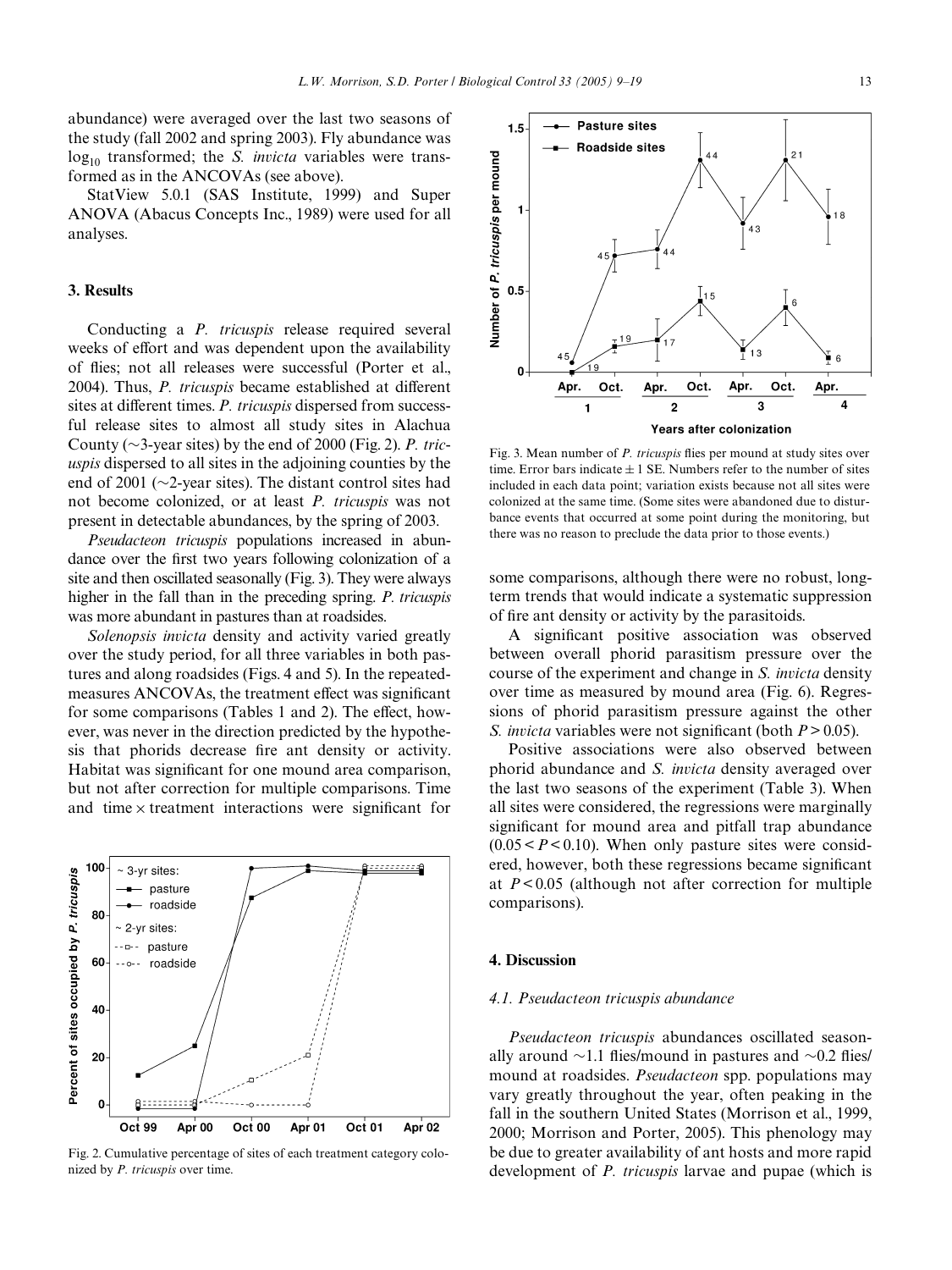

<span id="page-5-0"></span>Fig. 4. Density and activity of *S. invicta* over time at pasture sites, as measured by (A) mound area, (B) percentage of baits occupied, and (C) number of workers per pitfall.

temperature dependent; [Morrison et al., 1997](#page-9-23)) during the warmer summer months.

Lower densities of *P. tricuspis* at roadsides may be partly due to higher mortality rates, if flies are struck by passing vehicles. Additionally, turbulent air currents created by passing vehicles could disrupt the precise aerial maneuvering required in mating and injecting eggs into live worker ants. *S. invicta* colonies are often located near the edge of the roadway, particularly when steep ditches are present. Even moderate levels of traffic may reduce the ability of *P. tricuspis* to mate and reproduce in these areas.



Fig. 5. Density and activity of *S. invicta* over time at roadside sites, as measured by (A) mound area, (B) percentage of baits occupied, and (C) number of workers per pitfall.

While the reported abundances (even in pastures) may seem low in an absolute sense, any measure of *P. tricuspis* abundance must be evaluated relative to the methods used. Our surveys consisted of point observations lasting only a few seconds. In another study (conducted at some of these same sites), we collected flies from disturbed *S. invicta* mounds continuously for 30 min and reported abundances of up to 40 flies/mound ([Morrison and Porter, 2005](#page-10-9)). Because male *P. tricuspis* compete for females at disturbed mounds ([Porter, 1998a; Morrison, 2000a](#page-10-5)), intraspecific interac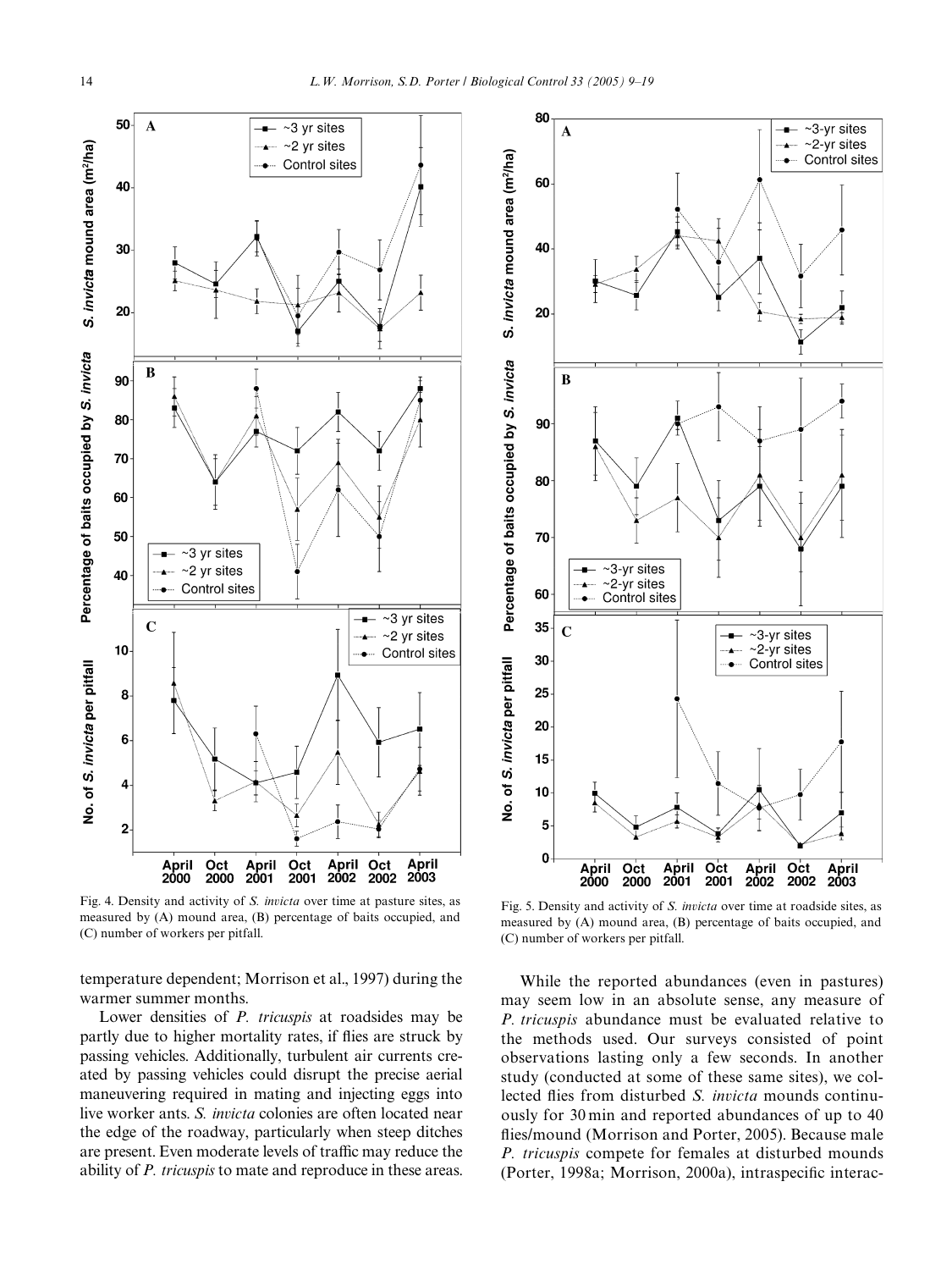<span id="page-6-0"></span>Table 1

| Repeated-measures ANCOVA of three S. invicta density and activity measures, for two treatments (sites where phorids were established for $\sim$ 3 years |  |
|---------------------------------------------------------------------------------------------------------------------------------------------------------|--|
| and sites where phorids were established for $\sim$ 2 years) from April 2000 to April 2003                                                              |  |

| Effect                              | $\boldsymbol{F}$ | $d\!f$ | $\boldsymbol{P}$     | Adj. $P^{\text{b}}$  |
|-------------------------------------|------------------|--------|----------------------|----------------------|
| S. invicta mound arealha            |                  |        |                      |                      |
| Between subjects (sites)            |                  |        |                      |                      |
| Initial level                       | 30.40            | 1,51   | $\leq 0.001^a$       |                      |
| Treatment                           | 1.63             | 1,51   | 0.21                 |                      |
| Habitat                             | 1.25             | 1,51   | 0.27                 |                      |
| Within subjects                     |                  |        |                      |                      |
| Time                                | 0.64             | 5, 255 | 0.67                 | 0.63                 |
| Time $\times$ treatment             | 3.36             | 5,255  | 0.01                 | 0.01 <sup>a</sup>    |
| Proportion of baits with S. invicta |                  |        |                      |                      |
| Between subjects (sites)            |                  |        |                      |                      |
| Initial level                       | 61.95            | 1,51   | < 0.001 <sup>a</sup> |                      |
| Treatment                           | 5.91             | 1,51   | 0.02 <sup>a</sup>    |                      |
| Habitat                             | 0.46             | 1,51   | 0.50                 |                      |
| Within subjects                     |                  |        |                      |                      |
| Time                                | 1.35             | 5,255  | 0.24                 | 0.25                 |
| Time $\times$ treatment             | 3.05             | 5,255  | 0.01                 | 0.02 <sup>a</sup>    |
| Number of S. invictal pitfall       |                  |        |                      |                      |
| Between subjects (sites)            |                  |        |                      |                      |
| Initial level                       | 48.08            | 1,51   | $\leq 0.001^a$       |                      |
| Treatment                           | 8.03             | 1,51   | 0.01 <sup>a</sup>    |                      |
| Habitat                             | 0.02             | 1,51   | 0.90                 |                      |
| Within subjects                     |                  |        |                      |                      |
| Time                                | 4.78             | 5, 255 | < 0.001              | < 0.001 <sup>a</sup> |
| Time $\times$ treatment             | 1.36             | 5, 255 | 0.24                 | 0.24                 |

The covariate (initial level) is the value of each variable based on the April 2000 census.

<sup>a</sup> Effect is significant ( $P < 0.05$ ) by the sequential Bonferroni method (three comparisons).

<sup>b</sup> Significance levels adjusted by the Greenhouse–Geisser epsilon method.

tions may limit the number of flies present at a mound at one time.

## *4.2. Direct and indirect effects*

In general, phorid flies do not parasitize large numbers of host ants. Several studies of different genera and species of phorid flies and their host ants have revealed parasitism rates to be consistently  $\langle 5\%$  ([Feener, 1981,](#page-9-24) [1988; Morrison et al., 1997; Morrison and Porter,](#page-9-24)  $2005$ ). Thus, the direct effect of mortality due to this type of parasitoid appears to be low. The primary rationale for introducing *Pseudacteon* spp. as biocontrol agents of imported *Solenopsis* fire ants, however, stems from numerous field observations and experiments revealing *Pseudacteon* spp. alter the behavior of *Solenopsis* workers, resulting in decreased foraging efficiency over the short term (i.e., an indirect effect; Feener and Brown, 1992; Folgarait and Gilbert, 1999; [Morrison, 1999; Morrison et al., 1997; Orr et al., 1995;](#page-9-15) [Porter et al., 1995b\)](#page-9-15). Such behavioral impacts measured over 1–2 h with newly discovered, rich food resources, however, may not continue over longer periods, or characterize effects on foraging at smaller food

resources. If so, opportunities for the relatively dramatic impacts documented on *S. invicta* foraging in observational and experimental studies may not occur frequently in nature.

The *Pseudacteon* species evaluated here, *P. tricuspis*, does not appear to be attracted to *S. invicta* foraging per se in the field [\(Morrison and King, 2004\)](#page-9-25). Although *P. tricuspis* is attracted to *S. invicta* while foraging in the lab and decreases foraging efficiency [\(Mehdiabadi](#page-9-16) [and Gilbert, 2002; Morrison, 2000b](#page-9-16)), in the field this *Pseudacteon* species is attracted to activity related to the release of alarm pheromones, such as colony disturbance, defense of territory and food resources, and mating flights ([Morrison and King, 2004\)](#page-9-25). Thus, the indirect effects of *P. tricuspis* would be mediated through these activities rather than foraging (unless interspecific interactions occurred at food resources). Although other species of phorid flies are known to affect interspecific interactions involving host ants [\(Feener, 1981, 1988\)](#page-9-24), studies investigating the effect of *Pseudacteon* spp. on direct interspecific interactions (i.e., fighting) of their host with other ants have failed to find an effect of phorids [\(Morrison, 1999, 2000b;](#page-9-13) [Orr](#page-10-10) [et al., 2003\)](#page-10-10).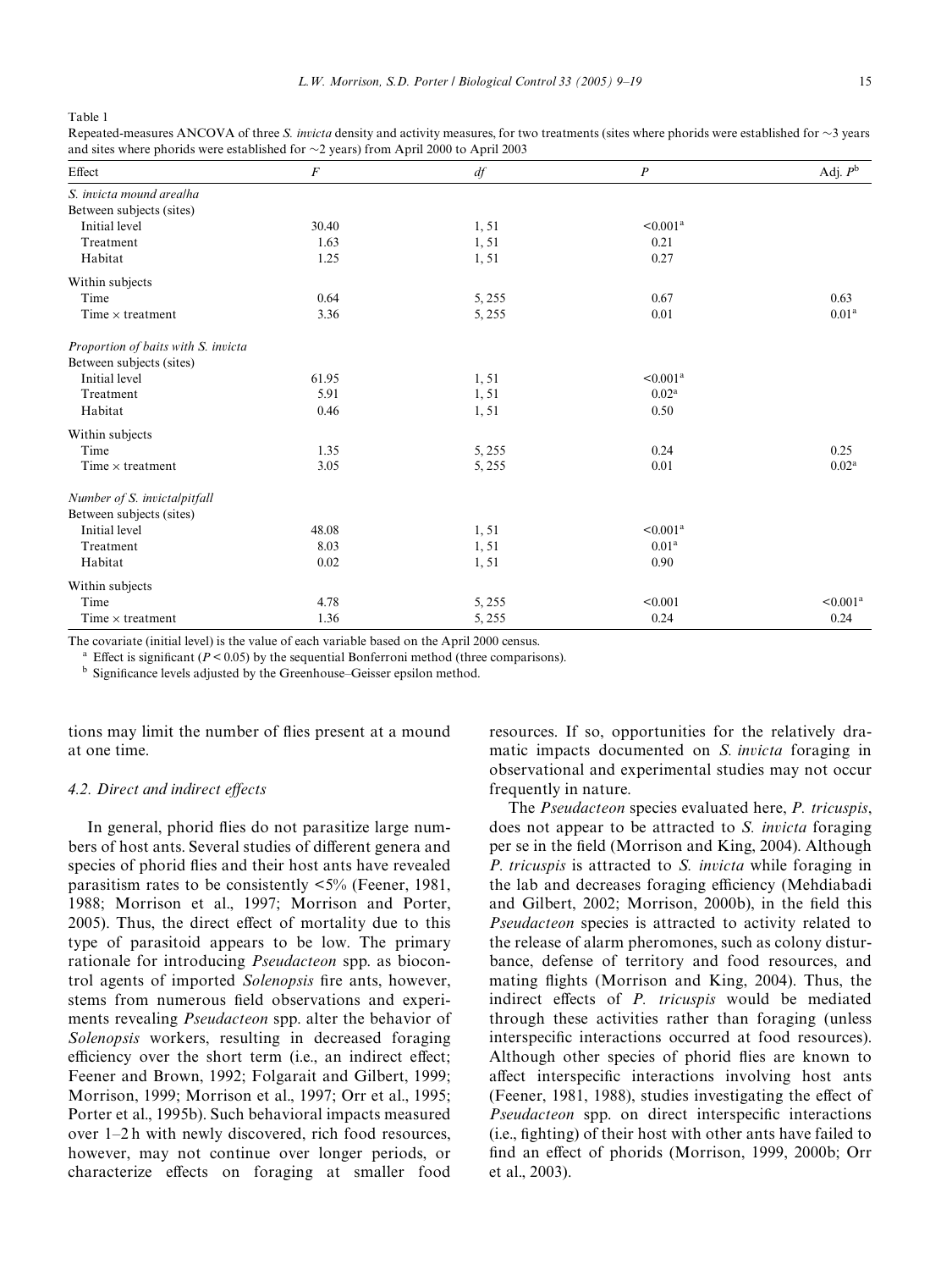Table 2

Repeated-measures ANCOVA of three *S. invicta* density and activity measures, for all three treatments (sites where phorids were established for  $\sim$ 3 years, sites where phorids were established for  $\sim$ 2 years, and sites with no phorids) from April 2001 to April 2003

| Effect                                    | F             | df     | $\boldsymbol{P}$  | Adj. $P^{\rm b}$ |
|-------------------------------------------|---------------|--------|-------------------|------------------|
|                                           |               |        |                   |                  |
| S. invicta mound arealha                  |               |        |                   |                  |
| Between subjects (sites)<br>Initial level |               |        | $\leq 0.001^a$    |                  |
| Treatment                                 | 53.51<br>2.33 | 1,62   |                   |                  |
|                                           |               | 2, 62  | 0.11              |                  |
| Habitat                                   | 5.12          | 1,62   | 0.03              |                  |
| Within subjects                           |               |        |                   |                  |
| Time                                      | 2.21          | 3,186  | 0.09              | 0.10             |
| Time $\times$ treatment                   | 4.53          | 6,186  | < 0.001           | ${<}0.001^a$     |
| Proportion of baits with S. invicta       |               |        |                   |                  |
| Between subjects (sites)                  |               |        |                   |                  |
| Initial level                             | 66.37         | 1,62   | $\leq 0.001^a$    |                  |
| Treatment                                 | 5.29          | 2, 62  | 0.01 <sup>a</sup> |                  |
| Habitat                                   | 2.19          | 1,62   | 0.14              |                  |
| Within subjects                           |               |        |                   |                  |
| Time                                      | 1.78          | 3,186  | 0.15              | 0.16             |
| Time $\times$ treatment                   | 1.54          | 6,186  | 0.17              | 0.17             |
| Number of S. invictalpitfall              |               |        |                   |                  |
| Between subjects (sites)                  |               |        |                   |                  |
| Initial level                             | 61.08         | 1,62   | $\leq 0.001^a$    |                  |
| Treatment                                 | 2.52          | 2,62   | 0.09              |                  |
| Habitat                                   | 0.14          | 1,62   | 0.71              |                  |
| Within subjects                           |               |        |                   |                  |
| Time                                      | 5.85          | 3,186  | < 0.001           | $< 0.001^a$      |
| Time $\times$ treatment                   | 1.99          | 6, 186 | 0.07              | 0.07             |

The covariate (initial level) is the value of each variable based on the April 2001 census.

<sup>a</sup> Effect is significant ( $P < 0.05$ ) by the sequential Bonferroni method (three comparisons).

<sup>b</sup> Significance levels adjusted by the Greenhouse–Geisser epsilon method.



<span id="page-7-0"></span>Fig. 6. Relationship between overall parasitism pressure by *P. tricuspis* (see text) and *S. invicta* density, as measured by change in mound area  $(m^2/ha)$  over time  $(n = 55, r = 0.50, P < 0.001)$ .

## *4.3. Positive association of P. tricuspis and S. invicta*

Positive associations were observed between overall parasitism pressure and change in *S. invicta* density over

<span id="page-7-1"></span>Table 3 Simple linear regressions of 3 explainatory variables associated with *S. invicta* density and activity against the response variable *P. tricuspis* abundance

|                                          | Response variable |      |      |
|------------------------------------------|-------------------|------|------|
|                                          | R                 | F    | P    |
| All sites $(n = 55)$                     |                   |      |      |
| <i>S. invicta</i> mound area $(m^2/ha)$  | $+0.25$           | 3.51 | 0.07 |
| % of baits occupied by <i>S. invicta</i> | $+0.14$           | 0.98 | 0.33 |
| No. of S. <i>invicta</i> in pitfalls     | $+0.24$           | 3.33 | 0.07 |
| Pasture sites only $(n = 40)$            |                   |      |      |
| <i>S. invicta</i> mound area $(m^2/ha)$  | $+0.34$           | 5.06 | 0.03 |
| % of baits occupied by <i>S. invicta</i> | $+0.26$           | 2.73 | 0.11 |
| No. of <i>S. invicta</i> in pitfalls     | $+0.37$           | 5.88 | 0.02 |

the course of the study, and between *P. tricuspis* abundance and *S. invicta* density in the last season of the study. These associations should not be interpreted as evidence that phorid flies may somehow increase fire ant abundance. There is no known mechanism that would account for this. If phorid parasitism pressure represents a strong force in regulating fire ant populations, we may expect a negative association. However, it may be that, because *P. tricuspis* was only recently introduced, its populations were still increasing in the early stages of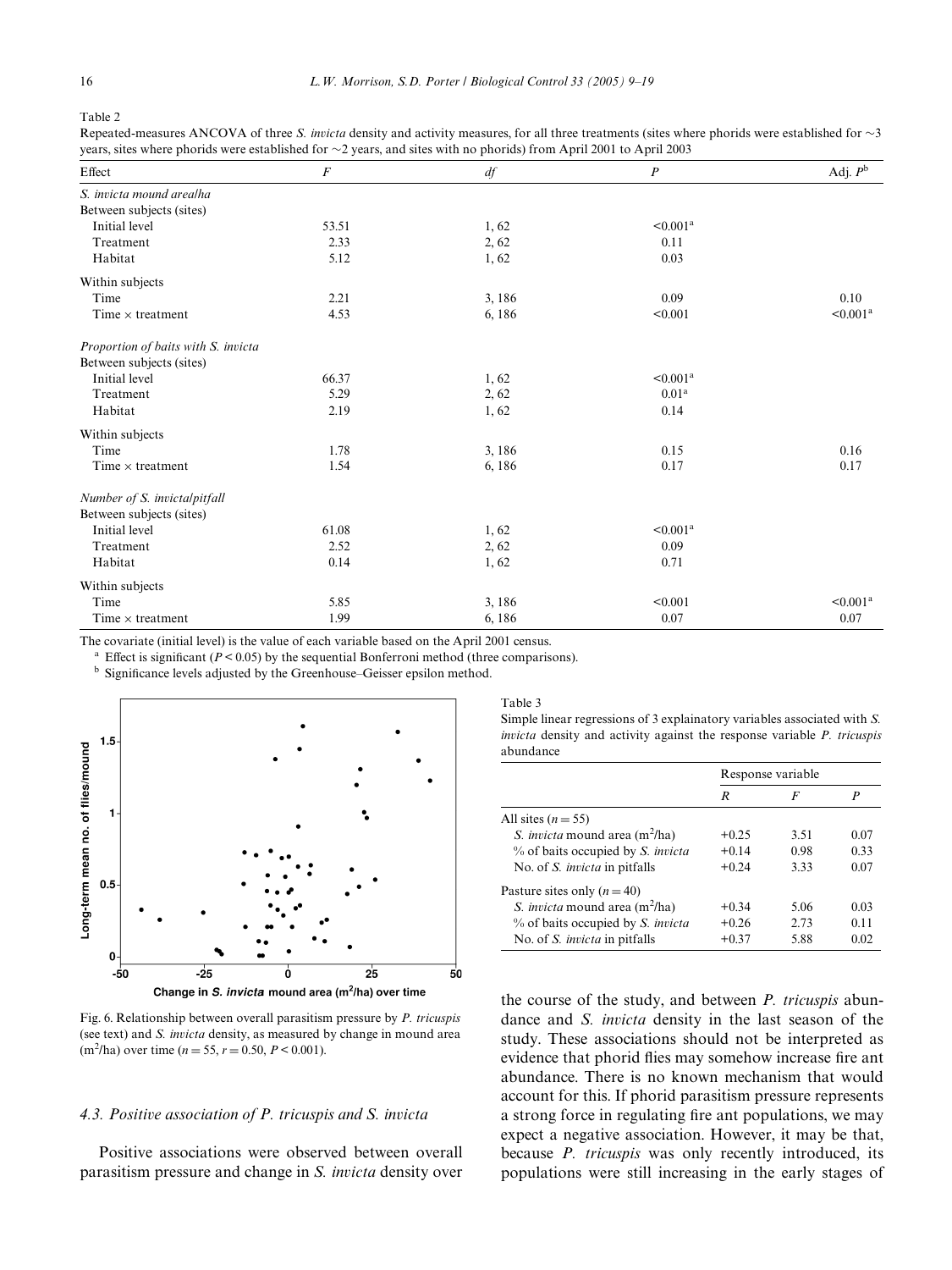colonization, approaching abundances in proportion to the densities of its hosts.

It is of interest that, in Brazil, where both *S. invicta* and its *Pseudacteon* parasitoids are native, a recent study found no significant association between *Pseudacteon* spp. abundance (as determined by censusing phorids attracted to disturbed mounds) and either *S. invicta* density or mound volume (C. G. Dall'Aglio-Holvorcem, unpublished manuscript). *P. tricuspis*, and *Pseudacteon* parasitoids in general, may in fact not represent a strong force regulating *S. invicta* populations. *S. invicta* populations may vary primarily according to other factors (e.g., rainfall, disturbance), and phorid parasitoids may reach higher abundances where their hosts are more plentiful, rather than exerting a strong influence on host abundance. This scenario would be analogous to a food web with strong bottom-up, rather than top-down, control (at least as far as the flies and ants are concerned; e.g., [Boyer et al., 2003; Gratton and Denno, 2003; Haw](#page-9-26)[kins et al., 1999](#page-9-26)).

# *4.4. Implications*

This study did not detect any impacts of introduced *P. tricuspis* on *S. invicta* populations over the temporal and spatial scales evaluated. Yet parasitoid phorids such as *P. tricuspis* may, and almost certainly do, have some impacts, although of a smaller magnitude than this study was able to detect. Even if the indirect effects of short-term behavioral modification do not translate into long-term population level impacts, the direct effect of mortality will continue to operate: each phorid fly represents the death of a worker ant. Abundances of *P. tricuspis* may at times be relatively high (e.g., several hundred flies captured at 10 *S. invicta* mounds in 30 min, [Morrison and Porter, 2005](#page-10-9)). Yet *S. invicta* densities may be so great that mortality due to *P. tricuspis* parasitism affects a very small proportion of the population (e.g., <1% parasitization rate, [Morrison and Por](#page-10-9)[ter, 2005\)](#page-10-9).

In nature, *S. invicta* populations are affected by numerous factors, including climate, disturbance, competitors, predators, pathogens, etc. *S. invicta* population fluctuations due to variability in these factors may dwarf the impacts of *P. tricuspis*, at least over some temporal and spatial scales. The measures of *S. invicta* density and activity reported here varied greatly over the 3.5 years of this project. Climatic variables such as precipitation are likely to have much greater impacts on *S. invicta* populations than phorid flies, and large variation in these climatic variables may make relatively small impacts due to other sources (i.e., phorid flies) difficult to detect.

To obtain a crude estimate of the magnitude of effect due to phorid flies likely to be necessary for detection, we calculated standard errors associated with the means for each *S. invicta* variable measured. Division of two standard errors by the overall mean for each treatment level yields a rough estimate of the size of effect that could be detected, given our levels of variation and sample size. For *S. invicta* mound area, proportion of baits occupied, and abundance in pitfall traps, treatments would need to be roughly  $14-27$ ,  $9-15$ , and  $26-30%$  different, respectively. The effects we observed were all smaller than these estimated minimal detectable differences.

# *4.5. Conclusions*

The greater abundance of *S. invicta* in the United States relative to its South American homeland may be due to the absence of natural enemies ([Porter et al., 1992,](#page-10-11) [1997](#page-10-11)). *P. tricuspis*, however, is only one of a large number of competitors, predators, pathogens, and parasites known to affect *Solenopsis* spp. in South America [\(Buren, 1983; Jouvenaz, 1983; Jouvenaz and Lofgren,](#page-9-27) [1981](#page-9-27)). Interspecific competition is often the major factor limiting ant populations ([Hölldobler and Wilson, 1990](#page-9-28) and references therein). A recent field study conducted in Brazil found that interspecific competition with other ants appeared to be a much stronger factor regulating *Solenopsis* populations than parasitism pressure from *Pseudacteon* spp. (M.R. Orr, K.M. Wackford, D.H. Feener, Jr., L.E. Gilbert, and W.W. Benson, unpublished manuscript).

Invasive ants are notoriously difficult to control. Biological control has yet to be successfully implemented against any social insect pest. No obvious impacts on *S. invicta* populations were observed from the introduction of a single *Pseudacteon* species over the temporal and spatial scales measured. Introducing additional *Pseudacteon* species, or a combination of different types of natural enemies as biological control agents, may have a greater impact on imported fire ants. Whether such an impact will be measurable in the field against the backdrop of population variation due to fluctuations in numerous environmental variables, however, remains an open question.

## **Acknowledgments**

This work was supported by the USDA's National Research Initiative Competitive Grants Program, award #99-35316-7849. E. Cannon, L.R. Davis Jr., T. Elliot, D. Hargrave, S. Jester, D. Kelly, J. King, S. Knue, and M. Romero assisted with field sampling. L.R. Davis, Jr. sorted and identified specimens. D.H. Feener, Jr., L.E. Gilbert, and R.M. Pereira provided helpful comments on a previous version of this manuscript. The use of trade, firm, or corporation names in this publication is for the information and convenience of the reader. Such use does not constitute an official endorsement or approval by the United States Depart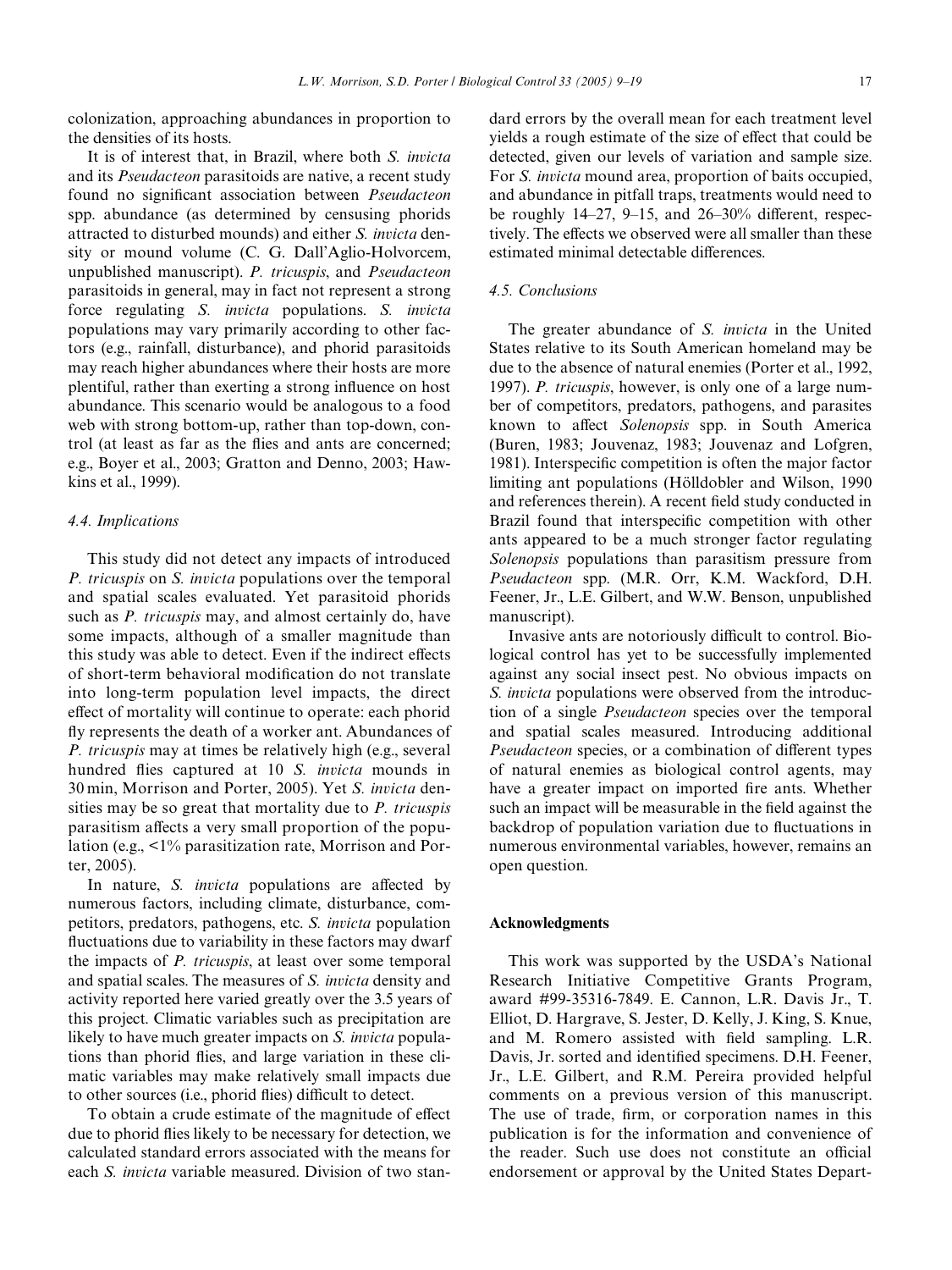ment of Agriculture or the Agricultural Research Service of any product or service to the exclusion of others that may be suitable.

# **References**

- <span id="page-9-0"></span>Adams, C.T., 1986. Agricultural and medical impact of the imported fire ants. In: Lofgren, C.S., Vander Meer, R.K. (Eds.), Fire Ants and Leaf Cutting Ants:Biology and Management. Westview Press, Boulder, CO, pp. 48–57.
- <span id="page-9-6"></span>Allen, C.R., 1993. Response of wildlife to red imported fire ant population reductions in the South Texas coastal prairie, M.S. Thesis, Texas Tech University, 153 p.
- Allen, C.R., Demaris, S., Lutz, R.S., 1994. Red imported fire ant impact on wildlife: an overview. Texas J. Sci. 46, 51–59.
- Barr, C.L., Drees, B.M., 1996. Texas cattle producer's survey: impact of red imported fire ants on the Texas cattle industry. Final report, Texas Agricultural Extension Service, Texas A&M University, College Station, TX.
- <span id="page-9-26"></span>Boyer, A.G., Swearingen, R.E., Blaha, M.A., Fortson, C.T., Gremillion, S.K., Osborn, K.A., Moran, M.D., 2003. Seasonal variation in topdown and bottom-up processes in a grassland arthropod community. Oecologia 136, 309–316.
- <span id="page-9-7"></span>Briano, J., Jouvenaz, D., Wojcik, D., Patterson, R., Cordo, H., 1995. Protozoan and fungal diseases in *Solenopsis richteri*, and *S. quinquecuspis* (Hymenoptera: Formicidae) in Buenos Aires Province Argentina. Florida Entomol. 78, 531–537.
- <span id="page-9-27"></span>Buren, W.F., 1983. Artificial faunal replacement for imported fire ant control. Florida Entomol. 66, 93–100.
- <span id="page-9-8"></span>Calcaterra, L.A., Briano, J.A., Williams, D.F., 1999. Field studies of the parasitic ant *Solenopsis daguerrei* (Hymenoptera: Formicidae) on fire ants in Argentina. Environ. Entomol. 28, 88-95.
- <span id="page-9-1"></span>Callcott, A.M.A., 2002. Range expansion of the imported fire ant-1918–2001. In: 2002 Annual Imported Fire Ant Research Conference, Athens, Georgia.
- <span id="page-9-5"></span>Callcott, A.M.A., Collins, H.L., 1996. Invasion and range expansion of red imported fire ant (Hymenoptera: Formicidae) in North America from 1918–1995. Florida Entomol. 79, 240–251.
- <span id="page-9-4"></span>Davidson, N.A., Stone, N.D., 1989. Imported fire ants. In: Dahlsten, D.L., Garcia, R., Lorraine, H. (Eds.), Eradication of Exotic Pests. Yale University Press, New Haven, CT, pp. 196–217.
- <span id="page-9-2"></span>Davis Jr., L.R., Vander Meer, R.K., Porter, S.D., 2001. Red imported fire ants expand their range across the West Indies. Florida Entomol. 84, 735–736.
- <span id="page-9-11"></span>Disney, R.H.L., 1994. Scuttle Flies: The Phoridae. Chapman & Hall, London.
- <span id="page-9-24"></span>Feener Jr., D.H., 1981. Competition between ant species: outcome controlled by parasitic flies. Science 214, 815–817.
- Feener Jr., D.H., 1988. Effects of parasites on foraging and defense behavior of a termitophagous ant, *Pheidole titanis* Wheeler Hymenoptera: Formicidae. Behav. Ecol. Sociobiol. 22, 421–427.
- <span id="page-9-10"></span>Feener Jr., D.H., 2000. Is the assembly of ant communities mediated by parasitoids. Oikos 90, 79–88.
- <span id="page-9-15"></span>Feener, D.H., Brown, B.V., 1992. Reduced foraging of *Solenopsis geminata* (Hymenoptera: Formicidae) in the presence of parasitic *Pseudacteon* spp. (Diptera: Phoridae). Ann. Entomol. Soc. Am. 85, 80– 84.
- <span id="page-9-14"></span>Folgarait, P.J., Bruzzone, O.A., Patrock, R.J.W., Gilbert, L.E., 2002. Developmental rates and host specificity for *Pseudacteon parasitoids* (Diptera: Phoridae) of fire ants (Hymenoptera: Formicidae) in Argentina. J. Econ. Entomol. 95, 1151–1158.
- Folgarait, P.J., Gilbert, L.E, 1999. Phorid parasitoids affect foraging activity of *Solenopsis richteri* under different availability of food in Argentina. Ecol. Entomol. 24, 163–173.
- Gilbert, L.E., Morrison, L.W., 1997. Patterns of host specificity in *Pseu*dacteon parasitoid flies (Diptera: Phoridae) that attack *Solenopsis* fire ants (Hymenoptera: Formicidae). Environ. Entomol. 26, 1149– 1154.
- Gratton, C., Denno, R.F., 2003. Seasonal shift from bottom-up to topdown impact in phytophagous insect populations. Oecologia 134, 487–495.
- <span id="page-9-21"></span>Greenhouse, S.W., Geisser, S, 1959. On the methods in the analysis of profile data. Psychometrika 24, 95-112.
- <span id="page-9-19"></span>Greenslade, P.J.M., 1973. Sampling ants with pitfall traps: Digging-in effects. Insect. Soc. 20, 343-353.
- <span id="page-9-3"></span>Harris, R., 2001. Blantant Breaches of the Border. Stowaways 1, 11.
- Hawkins, B.A., Mills, N.J., Jervis, M.A., Price, P.W., 1999. Is the biological control of insects a natural phenomenon? Oikos 86, 493– 506.
- <span id="page-9-28"></span>Hölldobler, B., Wilson, E.O., 1990. The Ants. Harvard University Press, Cambridge, MA.
- Holway, D.A., Lach, L., Suarez, A.V., Tsutsui, N.D., Case, T.J., 2002. The causes and consequences of ant invasions. Ann. Rev. Ecol. Systemat. 33, 181–233.
- Jouvenaz, D.P., 1983. Natural enemies of fire ants. Florida Entomol. 66, 111–121.
- Jouvenaz, D.P., Lofgren, C.S., Banks, W.A., 1981. Biological control of imported fire ants: A review of current knowledge. Bull. Entomol. Soc. Am. 27, 203–208.
- Lofgren, C.S., 1986. The economic importance and control of imported fire ants in the United States. In: Vinson, S.B. (Ed.), Economic Impact and Control of Social Insects. Praeger, NY, pp. 227–256.
- <span id="page-9-18"></span>Macom, T.E., Porter, S.D., 1996. Comparison of polygyne and monogyne red imported fire ants (Hymenoptera: Formicidae) population densities. Ann. Entomol. Soc. Am. 89, 535–543.
- <span id="page-9-16"></span>Mehdiabadi, N.J., Gilbert, L.E., 2002. Colony-level impacts of parasitoid flies on fire ants. Proc. R. Soc. Lond. Series B 269, 1695–1699.
- <span id="page-9-13"></span>Morrison, L.W., 1999. Indirect effects of phorid fly parasitoids on the mechanisms of interspecific competition among ants. Oecologia 121, 113–122.
- <span id="page-9-12"></span>Morrison, L.W., 2000a. Biology of *Pseudacteon* (Diptera: Phoridae) ant parasitoids and their potential to control imported *Solenopsis* fire ants (Hymenoptera: Formicidae). Recent Res. Dev. Entomol. 3,  $1 - 13$
- <span id="page-9-17"></span>Morrison, L.W., 2000b. Mechanisms of *Pseudacteon* parasitoid (Diptera: Phoridae) effects on exploitative and interference competition in host *Solenopsis* ants (Hymenoptera: Formicidae). Ann. Entomol. Soc. Am. 93, 841–849.
- <span id="page-9-23"></span>Morrison, L.W., Dall'Agilo-Holvorcem, C.G., Gilbert, L.E., 1997. Oviposition behavior and development of *Pseudacteon* flies (Diptera: Phoridae), parasitoids of *Solenopsis* fire ants (Hymenoptera: Formicidae). Environ. Entomol. 26, 716–724.
- Morrison, L.W., Gilbert, L.E., 1999. Host specificity in two additional *Pseudacteon* spp. (Diptera: Phoridae), parasitoids of *Solenopsis* fire ants (Hymenoptera: Formicidae). Florida Entomol. 82, 404– 409.
- <span id="page-9-22"></span>Morrison, L.W., Kawazoe, E.A., Guerra, R., Gilbert, L.E., 1999. Phenology and dispersal in *Pseudacteon* flies (Diptera: Phoridae), parasitoids of *Solenopsis* fire ants (Hymenoptera: Formicidae). Ann. Entomol. Soc. Am. 92, 198–207.
- <span id="page-9-9"></span>Morrison, L.W., Kawazoe, E.A., Guerra, R., Gilbert, L.E., 2000. Ecological interactions of *Pseudacteon* parasitoids and *Solenopsis* ant hosts: environmental correlates of activity and effects on competitive hierarchies. Ecol. Entomol. 25, 433–444.
- <span id="page-9-25"></span>Morrison, L.W., King, J.R., 2004. Host location behavior in a parasitoid of imported fire ants. J. Insect Behav. 17, 367–383.
- <span id="page-9-20"></span>Morrison, L.W., Porter, S.D., 2003. Positive association between densities of the red imported fire ant, *Solenopsis invicta* (Hymenoptera: Formicidae), and generalized ant and arthropod diversity. Environ. Entomol. 32, 548–554.